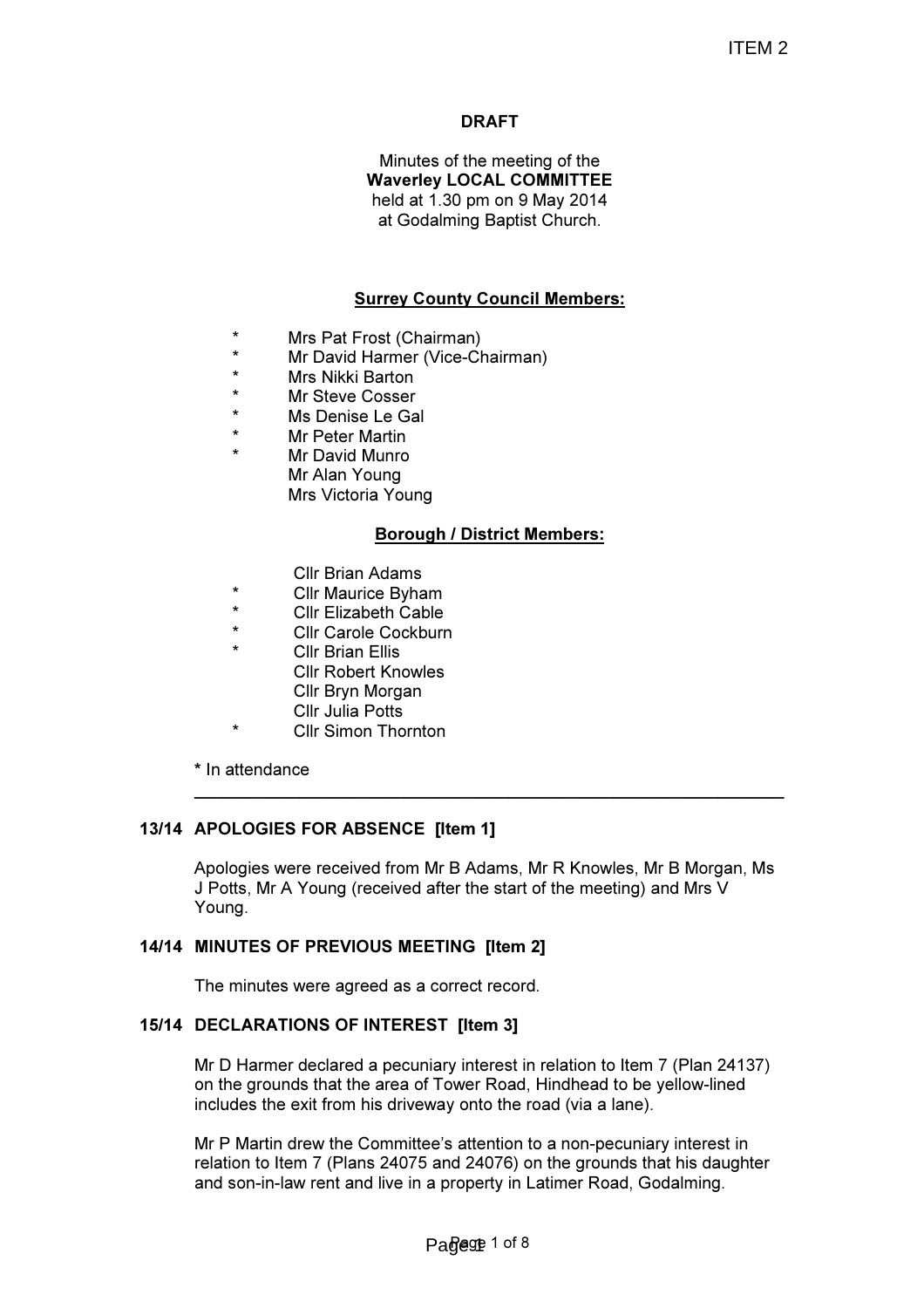# 16/14 PETITIONS [Item 4]

The following online petitions attracted the requisite number of signatures to qualify for consideration by the Committee:

### 1. Petition title: Introduce a 20mph zone in Haslemere Town Centre and roads in Haslemere that want them.

Created by: Victoria Leake

Details of petition: In four years there have been four KSI (Killed and Seriously Injured) in a stretch of road less than a mile long. Between the hours of 0900 to 19.00 40 000 cars pass through Lower Street, Haslemere and possibly the town centre per week. Pedestrian and cyclists are not safe; the roads are narrow with little or no footpaths. We petition Surrey County Council and the police to make our roads safer by introducing a 20mph zone in Haslemere Town Centre and other residential roads in Haslemere should the residents want it.

Signatories: 187 confirmed, 25 unconfirmed

Mrs Leake was unable to present the petition in person but an additional statement was tabled at the meeting (Annex 1).

The Chairman announced that the Committee would receive a report in response at its next meeting.

## 2. Petition title: Remove George Road, Grays Road and Elizabeth Road Farncombe (24092, 24093) from the residents permit parking scheme.

Created by: Mr Patrick Haveron

Details of petition: The scheme will reduce the number of resident parking spaces in the affected roads, thus displacing residents and commuters into surrounding streets such as Station Road, Perrior Road and The Oval. "No parking" zones will increase traffic speeds in Elizabeth and Grays Road. Residents with off-road parking will have to pay for on-road visitors. This piecemeal approach is inappropriate and will lead to many subsequent extensions.

Signatories: 83 confirmed, 9 unconfirmed

The Chairman indicated that the contents of the petition would be considered as part of the discussion at Item 7.

## 17/14 FORMAL PUBLIC QUESTIONS [Item 5]

The text of public questions and the responses provided had been tabled (Annex 2). The Chairman explained that the matters raised would be considered at the appropriate point at Item 7.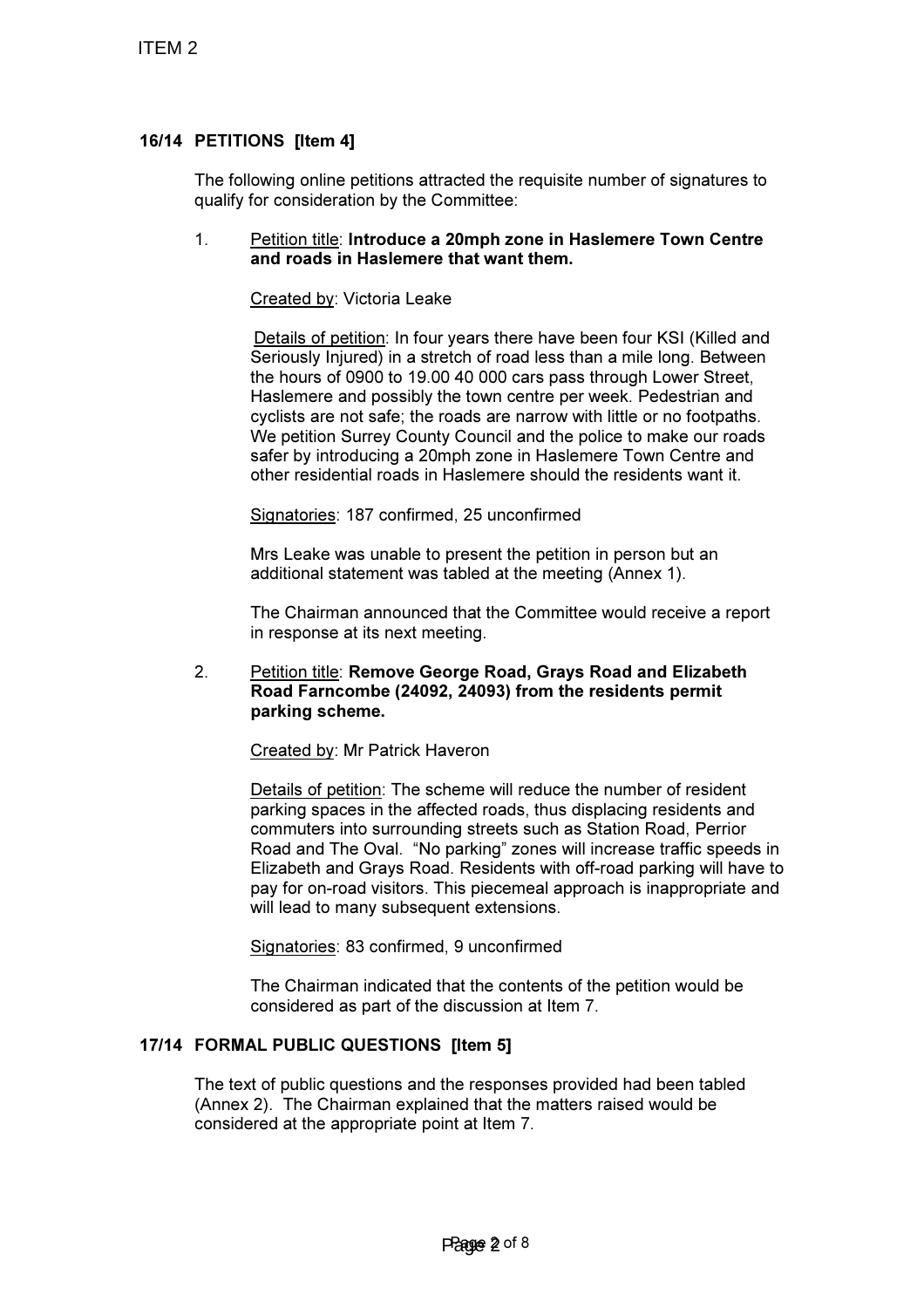## 18/14 MEMBER QUESTIONS [Item 6]

There were no member questions.

### 19/14 WAVERLEY PARKING REVIEW - RESPONSE TO FORMAL ADVERTISEMENT [Item 7]

The following locations were discussed (plan reference in brackets):

### Waverley Eastern Villages

#### The Street, Wonersh (24134)

The local County Councillor, Mrs V Young, had asked the Committee to note her support for the proposed limited time waiting bays outside of the village shop as she felt that this would contribute to its viability. It was agreed to proceed with the recommended scheme.

### Farnham Central

#### Stoke Hills, St James Avenue, St James Terrace (24015, 24128)

The Committee noted the problems presented by the layout of Stoke Hills, but, in view of the lack of support for a permit-holder scheme and the officers' view that all options had been explored, agreed with the recommendation not proceed with the advertised scheme for the estate.

#### Guildford Road, Farnham (24015, 24016)

It was proposed from the chair and agreed that this scheme be deferred to allow further discussion of alternative solutions. It had been noted that the advertised scheme would have impacted on adjacent minor roads. Two relevant public questions had been presented (Annex 2: 2 and 3) and the residents concerned indicated that they were content with this approach.

#### Hale Road, Farnham (24015)

Ms V Bolton, who had presented a public question (Annex 2: 1), was content with the recommendation not to proceed with the advertised scheme.

#### Station Hill, Farnham (24025)

The Committee recognised that parking can be one of several factors in generating congestion at this location, but members were concerned at the potential adverse impact of the proposed restrictions on the businesses in Station Hill. It was suggested, for example, that there is some lack of clarity in the arrangement of lanes, such that vehicles leaving the station with the intention of turning east onto the A31 often move so far across the carriageway as to restrict the passage of southbound traffic in Station Hill. It was proposed from the chair and agreed that the scheme would be deferred to allow further discussion on alternative options for changing driver behaviour to improve the flow of traffic and maintain safety.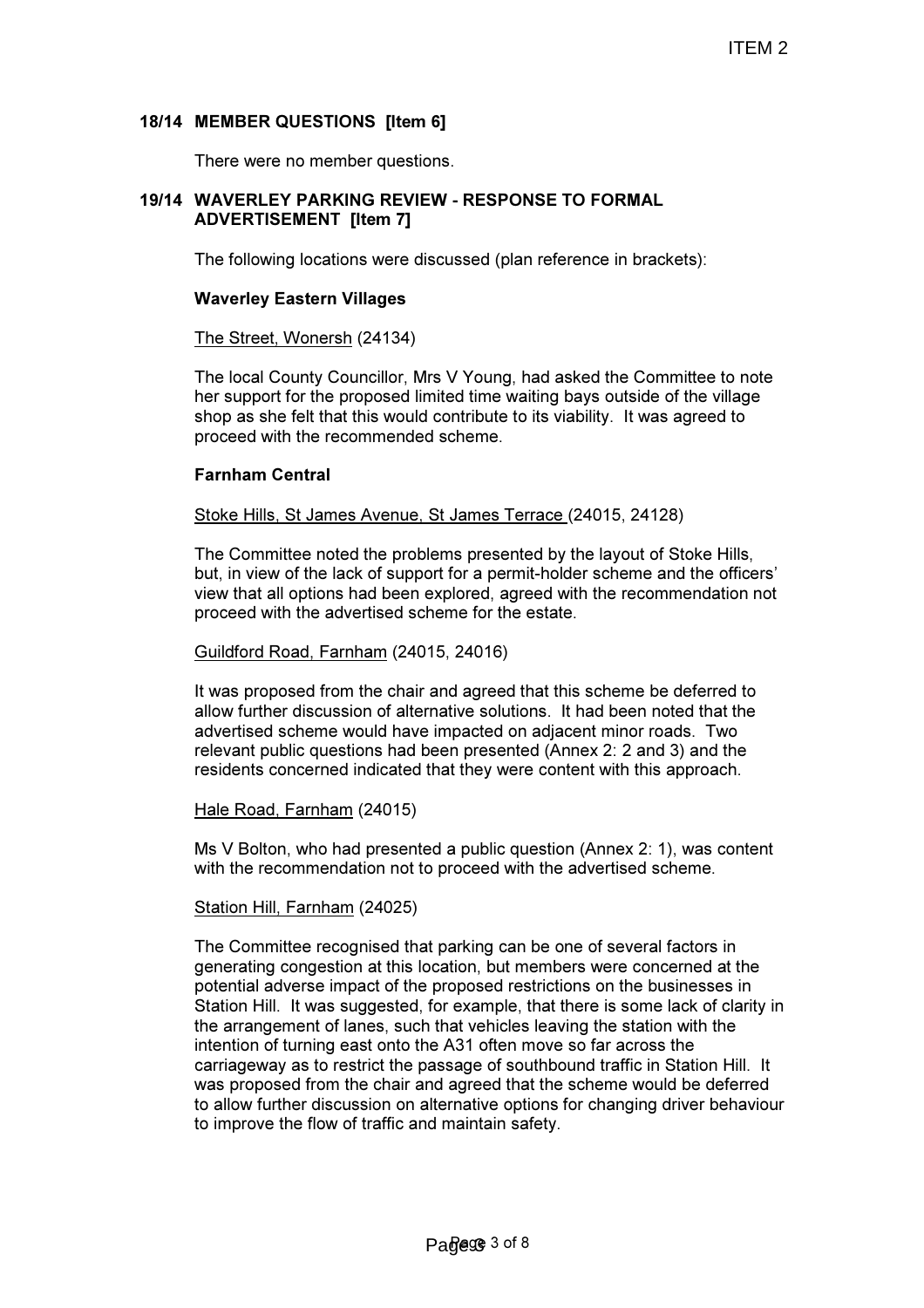## Morley Road, Farnham (24034)

Mr D. Munro expressed his opposition to the proposed scheme as he felt that parking would be displaced further into southern Farnham. However, there was support for the scheme and, when put to the vote, it was approved;

In favour: 9 Against: 1 Abstained: 2

York Road, Farnham (24034, 24111)

Mr D. Munro reiterated his concerns about displacement. The proposed scheme was agreed on a vote as follows:

In favour: 9 Against: 1 Abstained: 2

Lancaster Avenue, Farnham (24121)

The Committee noted Mr D. Munro's continued opposition on the grounds of displacement. It was felt that the volume of commuter parking could be addressed by extending the parking facilities at Farnham Station. The proposed scheme was agreed on a vote as follows:

In favour: 10 Against: 1 Abstained: 1

Little Austins Road and Mavins Road, Farnham (24121, 24130)

Members reflected a variety of concerns: the area experiences short-term parking pressures at either end of the school day as well as all-day parking by commuters. Although most houses have off-street parking, residents are concerned about access to their properties being blocked. While recognising the support of residents for the scheme, some members felt that the number of objections, even if mostly from non-residents, should be taken into account. When put to the vote it was decided not to proceed with the scheme:

In favour: 4 Against: 6 Abstained: 2

### Farnham North

Upper Hale Road junction with Spring Lane, Farnham (24127)

It was agreed that the extent of the restriction in front of the property known as 'Stonehaven' in Folly Lane North should be reduced and that, with this amendment, the proposed scheme should proceed.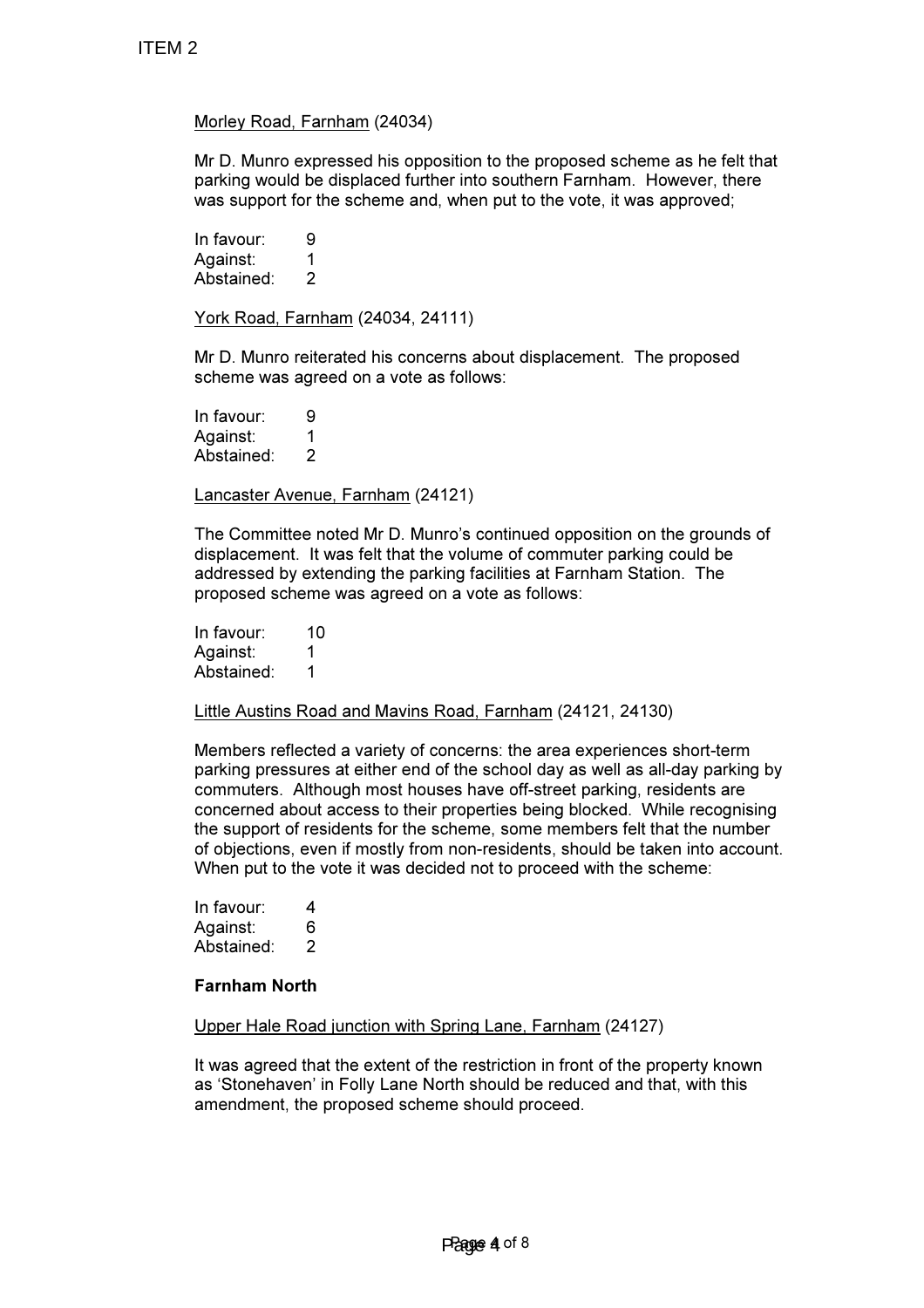## Heath Lane, Farnham (24119)

Ms D. Le Gal asked why restrictions had not been proposed at the Alma Lane end of Heath Lane where parking opposite the junction restricted visibility at a point where a large number of schoolchildren crossed the road. Officers undertook to examine the situation as a matter of urgency.

## Farnham South

Frensham Road junction with Gold Hill (Private), Farnham (24039)

Local members felt that further restrictions would have a detrimental effect on the local shops and that these would be a disproportionate response.

When put to the vote it was decided not to proceed with the scheme:

In favour: 0 Against: 5<br>Abstained: 7 Abstained:

## Frensham Road junction with Stream Farm Close, Farnham (24131)

It was suggested that white-lining, although unenforceable, would be a sufficient response at this location, but that the proposed restrictions would be disproportionate.

When put to the vote it was decided not to proceed with the scheme:

In favour: 1<br>Against: 2 Against: Abstained: 4

## Godalming North

Croft Road, South Street, Upper Queen Street, Carols Street, Town End Street, Latimer Road Permit Zone, Godalming (24075, 24076)

Mr S. Cosser explained that the proposals had emerged from discussions with residents and believed that they would restore the balance of parking in Godalming and reflect the needs of residents in areas where there is little offstreet parking. He felt that there would not be a large amount of displacement. He recognised that there was a significant level of opposition from residents of Latimer and proposed that it be excluded from the scheme. Mr P. Martin, on the other hand, referred to the high level of objections and was concerned about the extent of possible displacement into roads more distant from the town centre; he felt that permit zones of this kind do not maximise the availability of on-street parking.

The proposal that the scheme proceed as amended in the recommendation and with the exclusion of Latimer Road was agreed when put to the vote:

In favour: 7 Against: 5 Abstained: 0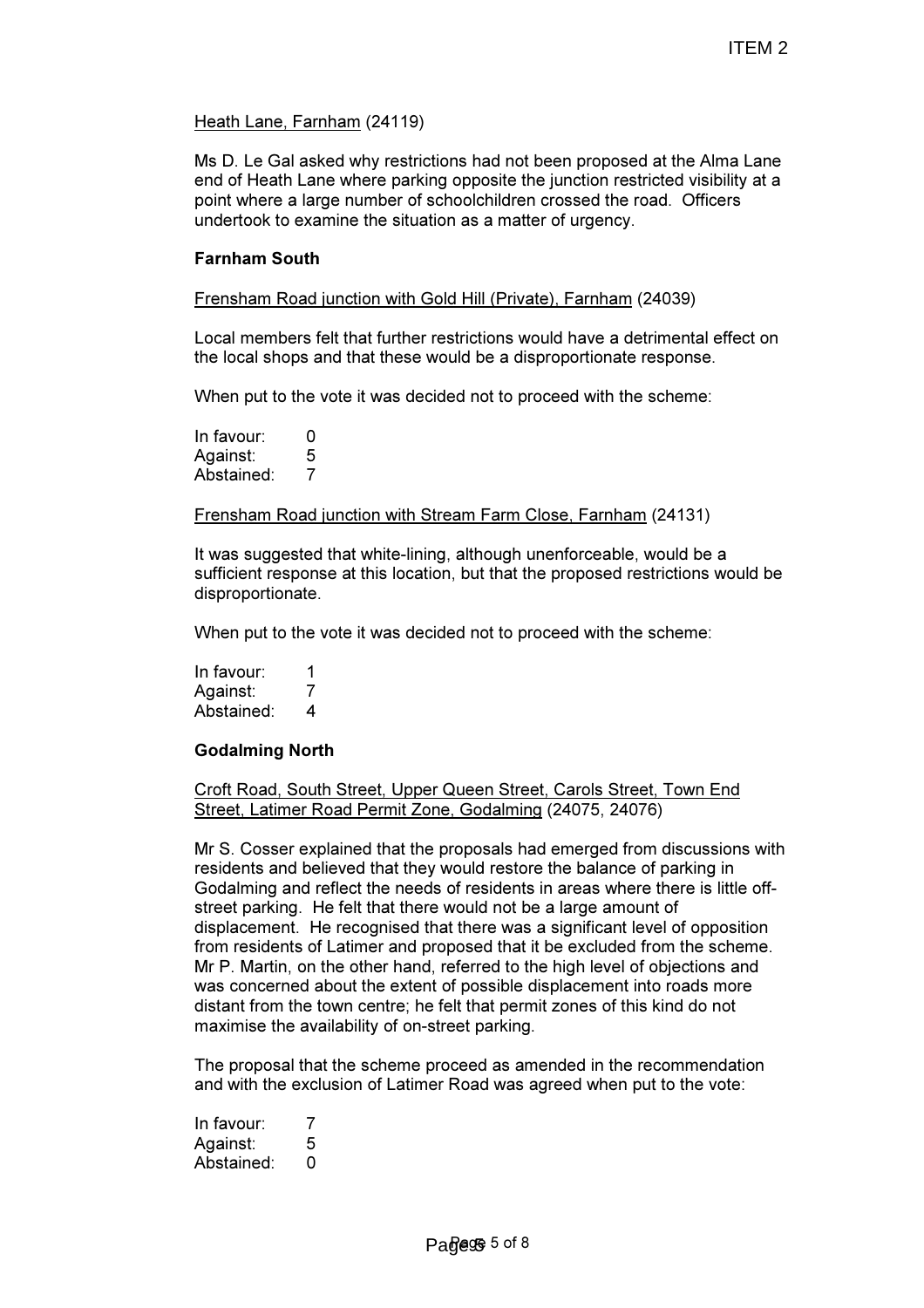Mr P. Martin requested that his opposition be recorded.

Victoria Road, Godalming (24078)

Mr Patterson was invited to address the Committee and explained that the residents' preference would be for a "light-touch scheme". He felt that the road was subject to parking by town-centre workers rather than commuters and was in broad support of the proposal. Mr C Meeks, another resident, described the road as a "community street" and requested a further opportunity to explore options. Mr S. Cosser, as local County Councillor, would be prepared to discuss the operation of the scheme in practice. Mr P. Martin expressed his opposition.

When put to the vote the scheme was approved:

In favour: 7 Against: 4 Abstained: 1

George Road, Grays Road and Elizabeth Road (between Perrior and George Road) Permit Area, Farncombe (24092, 24093)

The Committee noted receipt of an online petition posted by Mr P. Haveron containing 83 signatures in opposition to the scheme and a formal public question from Mr J. Fishlock in support of a scheme in Grays Road (Annex 2: 4). Mr S. Cosser, as the local County Councillor, reminded the Committee of sustained requests from those residents living closest to the railway station for measures to address all-day parking by commuters in this area; he expressed sympathy for the position of Grays Road residents. Some members voiced their concern that consultation had taken place on the basis of the advertised combined scheme for the three roads and that implementing a scheme in only part of the area, i.e. in Grays Road, would bring risks, e.g. of displacement elsewhere. There was some support for a "light touch" scheme throughout the area. Officers indicated that a scheme in Grays Road only would be feasible, but retained some reservations about such a course of action. Mr S. Cosser proposed (seconded by Mr S. Thornton) that the scheme should not proceed, except in Grays Road where a residents' parking scheme will proceed as advertised. The Committee agreed to this proposal as follows:

| In favour: | 8 |
|------------|---|
| Against:   | 4 |
| Abstained: | O |

### **Haslemere**

Courts Hill Road, Haslemere (24058, 24117)

The Committee noted public questions presented by Mr B. and Mrs R. McDevitt and Ms J. Godden and the tabled responses (Annex 2: 5 and 6). Mrs N. Barton, as the local County Councillor, supported the request of Mr and Mrs McDevitt that their house should appear on relevant maps and recognised their concern about access; she also reported that representatives of Haughton House are content with the proposed compromise. Mr D. Pope, in a supplementary statement on behalf of Ms Godden, felt that the potential impact of the proposed adjustments on the community had not been noted in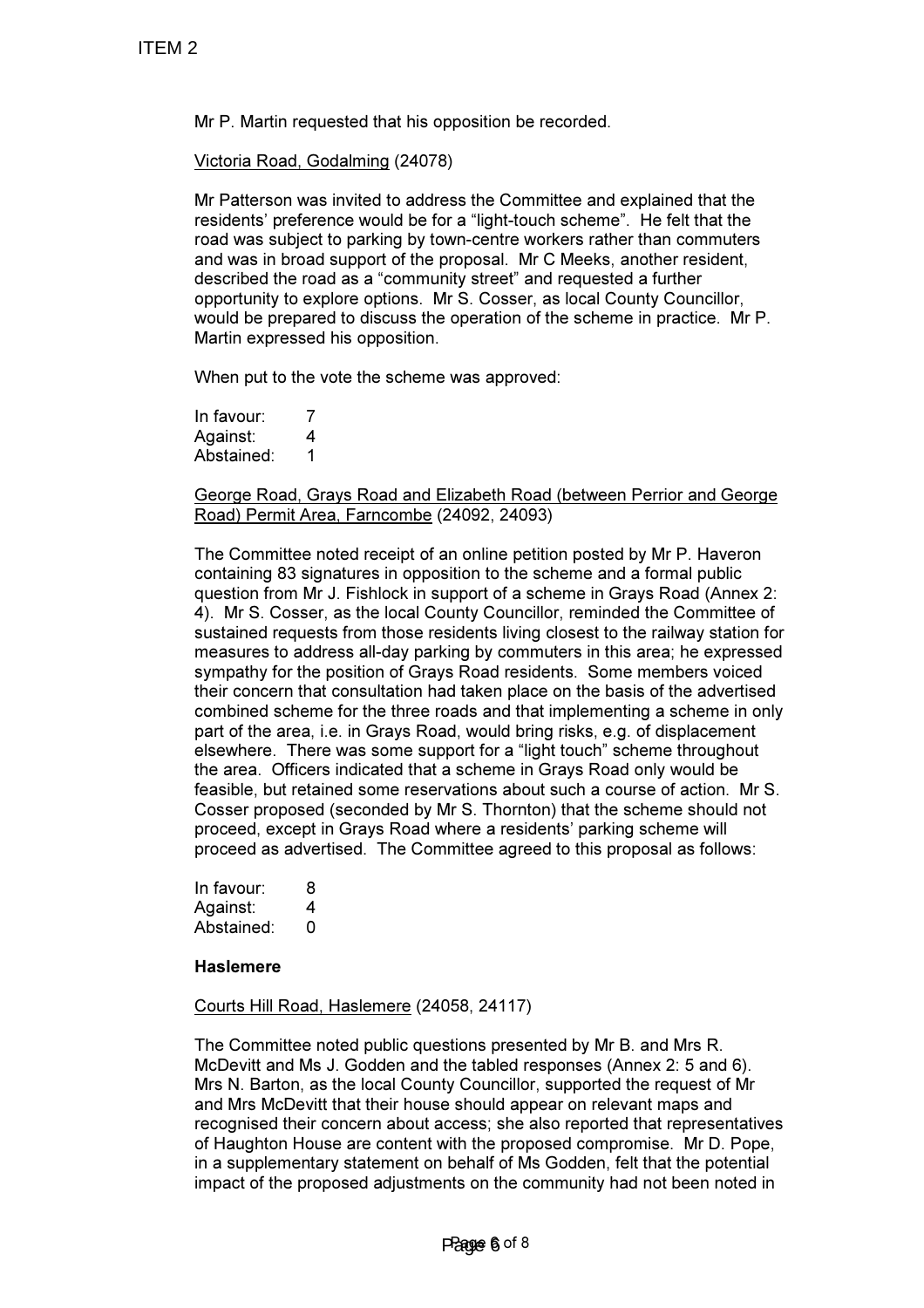the report or addressed in the tabled response and that a serious road safety risk would remain. It was agreed to proceed with the recommended scheme.

## Waverley Western Villages

## Thursley Road (24142) and Milford Road junction with Upper Springfield (24142), Elstead

The Committee noted a formal public question submitted by Mrs J. Else. Mr D. Harmer as the local County Councillor reported widespread opposition to the proposals, including that of Elstead Parish Council. He asked for the schemes to be withdrawn and for discussions about alternative arrangements to take place with the Parish Council. The Committee agreed that the proposed schemes should not proceed.

### Summary of adjustments agreed at the meeting to the published recommendations in Annexes A and C:

| Plan            | Location                                                                                                                      | <b>Amendment</b>                                                                                         |
|-----------------|-------------------------------------------------------------------------------------------------------------------------------|----------------------------------------------------------------------------------------------------------|
|                 |                                                                                                                               |                                                                                                          |
| 24015.          | A325 Guildford Road,                                                                                                          | Defer for consideration of                                                                               |
| 24016           | Farnham                                                                                                                       | alternative solutions.                                                                                   |
| 24025           | Station Hill, Farnham                                                                                                         | Defer for further consideration of<br>options.                                                           |
| 24121,          | Little Austins Road and                                                                                                       | Do not proceed.                                                                                          |
| 24130           | Mavins Road, Farnham                                                                                                          |                                                                                                          |
| 24127           | Upper Hale Road j/w<br>Spring Lane, Farnham                                                                                   | Proceed as amended: reduce<br>extent of restriction in front of<br>'Stonehaven' (Folly Lane North).      |
| 24039           | Frensham Road j/w Gold<br>Hill (Private), Farnham                                                                             | Do not proceed.                                                                                          |
| 24131           | Frensham Road j/w<br>Stream Farm Close,<br>Farnham                                                                            | Do not proceed.                                                                                          |
| 24075.<br>24076 | Croft Road, South Street,<br>Upper Queen Street,<br>Carlos Street, Town End<br>Street, Latimer Road<br>Permit Zone, Godalming | Proceed with recommended<br>amendments, but with the<br>exclusion of Latimer Road.                       |
| 24092,<br>24093 | George Road, Grays<br>Road and Elizabeth Road<br>(between Perrior Road<br>and George Road) Permit<br>Area, Godalming          | Do not proceed, except in Grays<br>Road where a residents' parking<br>scheme will proceed as advertised. |
| 24142           | Thursley Road, Elstead                                                                                                        | Do not proceed.                                                                                          |
| 24142           | Milford Road j/w Upper<br>Springfield, Elstead                                                                                | Do not proceed.                                                                                          |

Officers were requested to ensure that, for all agreed restrictions, adequate notification is provided locally and that "light touch" enforcement is carried out during the first four weeks on operation.